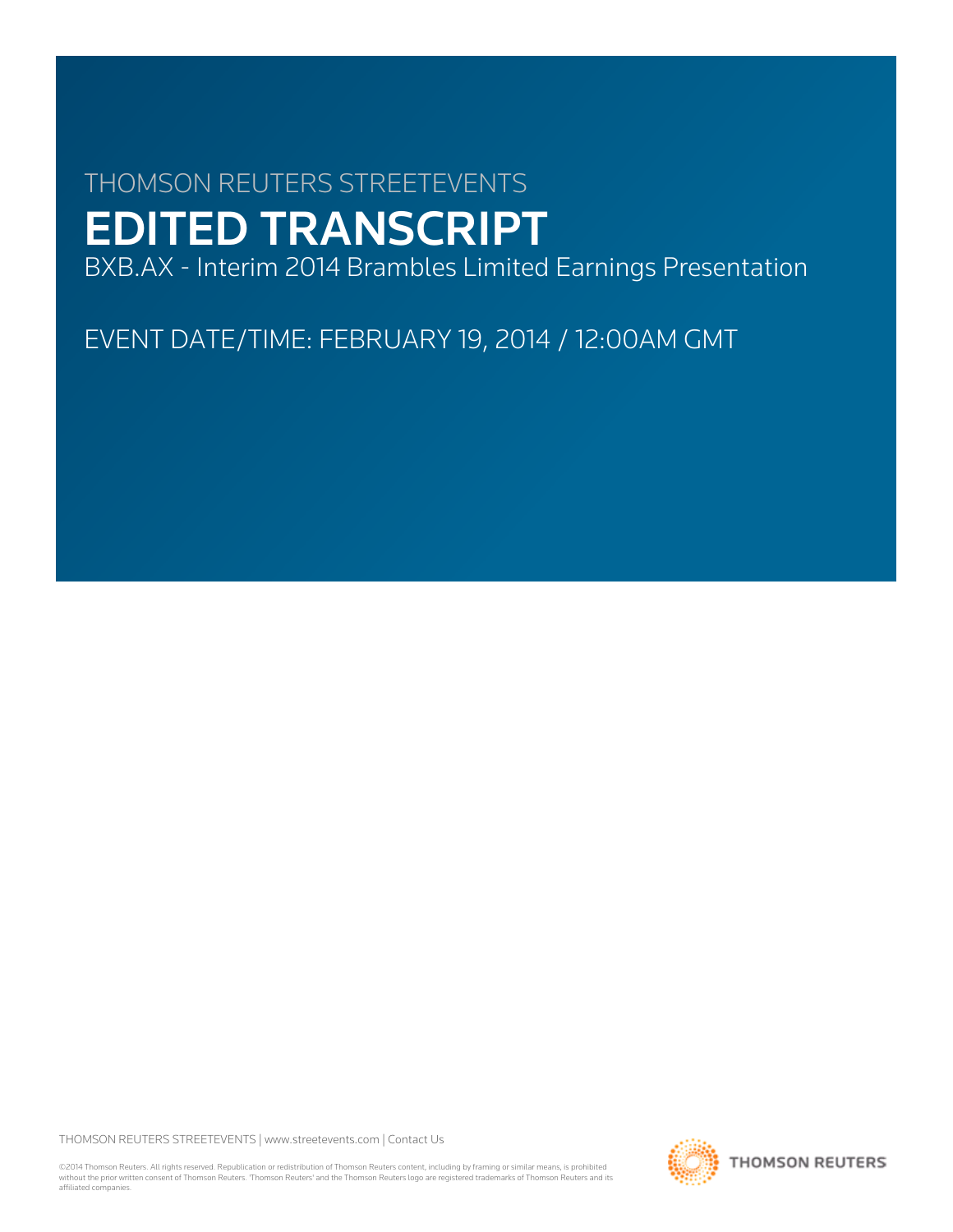## **CORPORATE PARTICIPANTS**

**[Tom Gorman](#page-1-0)** Brambles Limited - CEO **[Zlatko Todorcevski](#page-5-0)** Brambles Limited - CFO **[James Hall](#page-7-0)** Brambles Limited - Senior Director, IR & Corporate Affairs

## **CONFERENCE CALL PARTICIPANTS**

**[Simon Mitchell](#page-7-1)** UBS - Analyst **[Anthony Moulder](#page-9-0)** Citigroup - Analyst **[Matt Spence](#page-10-0)** Merrill Lynch - Analyst **[Cameron McDonald](#page-11-0)** Deutsche Bank - Analyst **[Andrew Gibson](#page-12-0)** Goldman Sachs - Analyst **[Scott Ryall](#page-13-0)** CLSA - Analyst **[Paul Ryan](#page-14-0)** Evans and Partners - Analyst **[Scott Kelly](#page-15-0)** Morgan Stanley - Analyst

#### <span id="page-1-0"></span>**PRESENTATION**

#### **Tom Gorman** - Brambles Limited - CEO

Well good morning everyone, and thank you very much for joining us. I'm Tom Gorman and it's my pleasure to present to you Brambles' half year results for 2014.

Please note that all references that we make to dollars in today's discussion will refer to US dollars unless we say otherwise.

So let's get started. Today we are presenting a strong sales and profit result which reflects moderately improving economic conditions in key regions of operations such as North America, and to lesser degree, western Europe, after a long period of economic downturn.

The improvement in organic conditions is supporting our ability to drive asset efficiency and return on capital in the pallets business, because it is enabling us to be more selective as we approach our growth initiatives in the pallet business.

A continued strong volume growth performance in RPCs was insufficient to offset some cost pressures, and we are disappointed with current growth rates in North America. Mitigating actions are however under way to address these challenges and we remain very optimistic about the long term opportunity for the RPC business in the North American continent.

The Pallecon acquisition has made a strong contribution to growth and returns in the container segment, which also benefited from stronger organic growth in the period.

We are today confirming our guidance for underlying profit in the range of \$930 million to \$965 million, and just to remind you, this is at 30 June 2013 foreign exchange rates.

As we have communicated previously, second half growth will not be as strong as first half growth because of the impact in the first half of strong new business wins and the Pallecon acquisition, as well as the cost headwinds we are facing, and the severe and ongoing weather patterns that we're experiencing, particularly in the northern hemisphere.

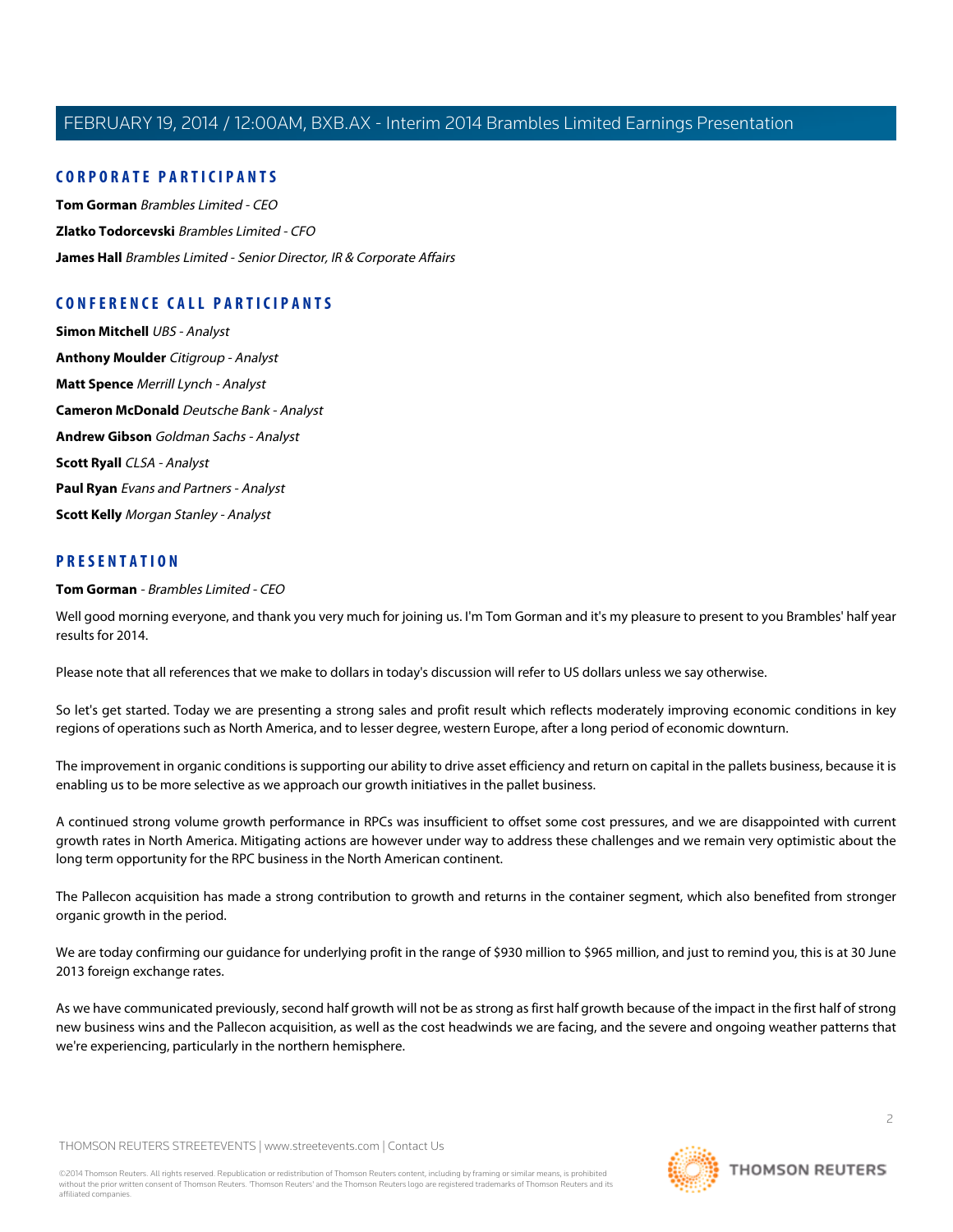We are also today making a multi-year commitment to reduce our overheads by \$100 million from the levels they are at today, and we see additional opportunity to manage future increases. Our CFO Zlatko Todorcevski will discuss this in a little more depth shortly.

Now in line with our usual practice, we are including a scorecard in relation to our key objectives. We said at our investor day in December of last year that our five year plan targeted annual constant currency percentage growth in the high single digits for sales revenue. This financial year, we expect to achieve sales revenue growth of approximately 7%.

We also said in December that we were targeting consistent, incremental improvement in Group return on capital invested or ROCI. Today's results reflect that, and we are on track to deliver our FY14 profit guidance as I have already mentioned.

Now one area in which there is a slight change in phasing in relation to our targets, is the delivery of our final efficiency in the global pallets and IFCO integration synergies program. Having delivered \$41 million of the total \$100 million at the end of FY13, our target was to deliver a further \$39 million this financial year, and the final \$20 million in FY15.

We have delivered \$13 million in the first half of this year and we expect to deliver about \$30 million for the full FY14 year. We remain committed to the total, and the final \$30 million will be delivered in FY15.

Finally, the Recall demerger was successfully completed in December.

Now as you can from the table on slide 6, the key financial outcomes for the period reflected a very solid group result. Please note that this presentation focuses on continuing operations, and that is, all the data exclude Recall.

Also, we're showing both actual and constant foreign exchange growth, but I'm going to refer to constant currency growth in my presentation. As you will see when we cover the business units in a bit more detail, there was a translation impact from currency during the period, in relation in particular to the Euro, the Aussie dollar and the South African rand.

Sales revenue was just under \$2.7 billion, and this represents an increase of 8%. Now I will discuss the key drivers of sales revenue shortly, in particular the role played by organic pricing or sales mix growth, as I indicated earlier, economic conditions are improving.

Operating profit of \$453 million represents an 11% increase. That's efficiency improvements in the pallet business; in particular the EMEA region drove margin improvement. Combined with ongoing capital efficiency improvements, this enabled a 30 basis point in return on capital invested to 15.7% and a solid increase in cash flow from operations.

Our interim dividend of AUD0.135 per share is as we stated in the Recall demerger scheme book last year.

Now let's look at sales revenue growth in a bit more detail. This chart on the left highlights that the improving economic and operating conditions are in fact enabling pricing and organic growth in the pallets business to drive growth to a greater degree than we have seen for some time.

The pie chart on the right shows our ongoing progress in delivering diversification of our revenue streams, with developed market pallet operations now accounting for just under two-thirds of our total business.

Within the developed markets pallets operation, sales revenue growth was 7% in North America and 3% in both western Europe and Australia/New Zealand. Emerging market growth, however, was 15%, with the 23% growth in central and eastern Europe really the standout contributor.

Moving on to slide 8 -- and here, the chart on the left of this slide shows the increasing contribution to sales revenue growth from organic volume, price and mix improvements compared with the contribution of net new business wins over the past five financial halves.

Now I want to stress that against the improving economic backdrop, we have consciously chosen not to pursue new business or business renewals in some countries -- and in particular, countries in Europe -- when that has enabled us to improve our asset utilisation.

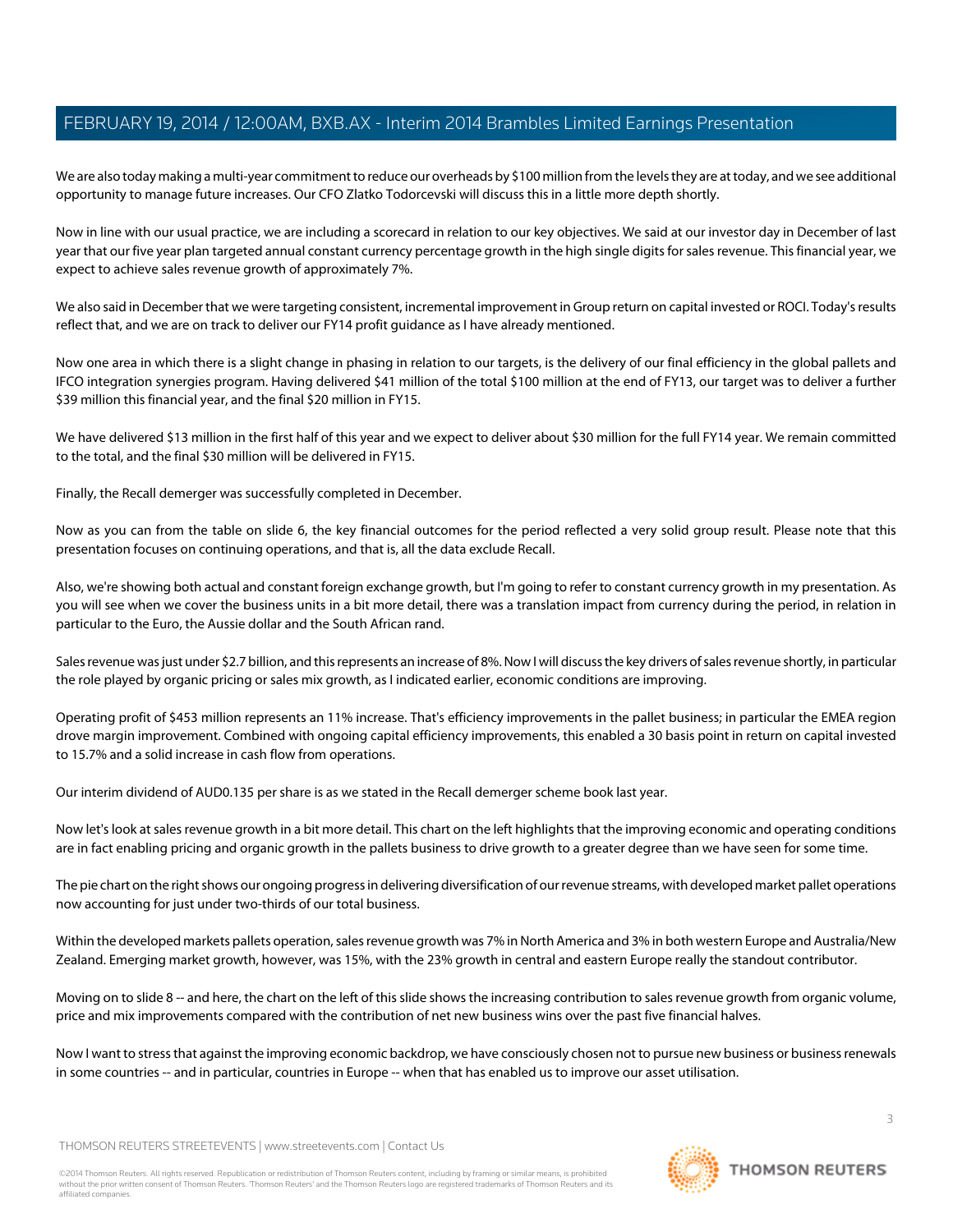As the chart on the right hand side shows, this has resulted in an impact to net new business wins from EMEA. Net new business wins in EMEA during the period -- that is, as opposed to the rollover impact from the prior year -- were in fact flat. Now that is despite gross wins in the period of about \$5 million from [lane] expansion with brands including Nestle, SGA and Hayat Kimya in Turkey.

In the Americas, the contribution to net new business of wins during the period was also relatively low at about \$6 million. Now gross wins in the Americas were actually \$19 million in the period, and this included lane expansion with major brands such as Monster Energy Drinks, Kimberly-Clark and General Mills. This however was offset partially by the loss of the US Postal Service in the IFCO PMS sector and, to a smaller extent, some Kraft volumes in CHEP USA.

Now let's look a little more closely at the Americas region; I'll take you through a bit more detail.

As I have said, organic and price growth have improved to maintain the strong sales -- strong rates of sales revenue growth in the region. Total North America sales revenue exceeded \$1 billion in the period, and this is up 7% versus prior year.

Now within this region, CHEP USA sales revenue was up 6%, Canada was up 9%, and this reflects the strong new wins, pricing and organic growth we're experiencing in that market. And the IFCO PMS business was up 7%, and this is reflecting continued price growth. Latin America was up a strong 14%, resulting from organic growth and strong new business wins.

Our operating profit growth in the Americas reflected margin improvement as pricing and mix gains, which came mostly in the US, the delivery of efficiencies under the global pallets and IFCO synergies program, and some reductions in indirect costs, more than offset an increase in direct costs that we're experiencing.

Now the increase in direct costs really primarily reflected an increase of about \$13 million in pallet repair costs in the period, including lumber cost increases of about \$3 million. Now this number was somewhat lower than we expected at the start of the year in terms of an inflationary increase. The increase in repair costs reflects our ongoing commitment to pallet quality, as well as the gradual aging of our pool, particularly in the US, as we reduce our reliance on new pallets to drive growth.

Elsewhere in direct costs, we experienced about a \$9 million increase in transportation costs, which is consistent with our asset recovery efforts, a greater number of relocations to facilitate, turn rates, and somewhat higher freight costs in the US. There was also a \$4 million increase in depreciation costs, and of course this is reflecting the fact that we did buy some new pallets to fund the growth.

The 60 basis point improvement in return on capital reflects the asset efficiency initiatives that I have already mentioned.

Let's move on to EMEA, where the result in the pallets business was very pleasing, and in fact quite strong.

You can see the impact of foreign exchange; in this case, the stronger Euro and the weaker Rand to which I referred at the beginning of my presentation. But on a constant currency basis, sales revenue in Europe was \$646 million which is up 4% from the prior year. This reflected growth of 8% in the mid-Europe region, and that includes Germany and Italy. We had 1% growth in the UK and Ireland, 3% growth in France, and as I indicated earlier, 23% growth in central and eastern Europe.

We did however experience a decline of about 2% in the Iberia region, Spain and Portugal, and there the economic downturn, as you all know, has been the most severe.

Now in addition to the improving organic conditions that we are seeing, our penetration in Germany continues as advocacy for the CHEP solution increases among a few key retailers. Our standalone growth in Germany was a very strong 12% in the period. In Middle East and Africa, our business there, we delivered growth of 13%.

Now profit growth of 16% was very positive, as net costs were held broadly flat across the region, reflecting efficiencies as our volumes grew. The underlying profit margin in the EMEA of 22% is in line with the improvement targets that we established two years ago, and the very strong 230

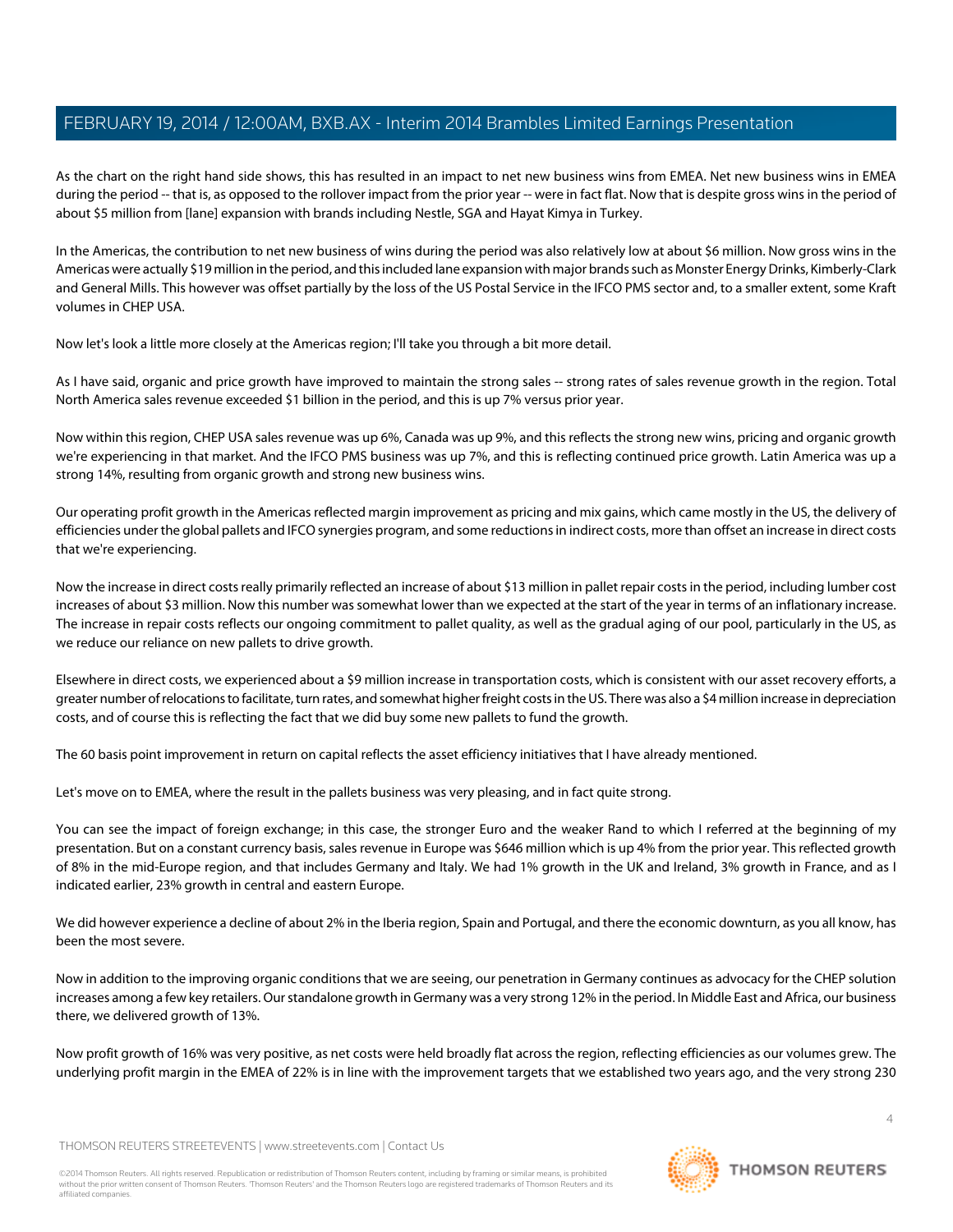basis point growth in ROCI reflected how the selective approach to business wins and renewals is driving more efficient asset deployment across the EMEA region.

So let's move on to Asia-Pacific, and here we delivered a sound result despite relatively muted conditions. Sales revenue was up 4% to \$186 million. Again, the impact of foreign exchange is apparent, reflecting the weaker Aussie dollar.

The continued very strong growth of the display pallet offering contributed to growth of 3% in Australia and New Zealand, while our growth in Asia of 11% reflects the continued moderation of expansion in that region as we focus our strategy on truly driving dynamic pooling, rather than just growing a static hire business.

We increased dynamic flows in China in the period by approximately twentyfold, to more than half a million flows, and this is well ahead of the planned growth that we had in dynamic pooling for the half. And I must add that the China pallets operations were profitable in the period. Also contributing to the improved profit in the period was pricing in Australia.

Moving on to slide 12, what I'd like to show you on this slide is that we continue to drive improvements in the financial performance of our pallets business. The aggregate improvement in capital efficiency in the pallets business is in fact shown on this slide. The ratio of sales revenue to average capital invested, which is shown on the left hand side of the chart, continues to improve as we use our pool more efficiently.

The right hand chart shows that the ratio of maintenance CapEx to sales revenue represented by DIN, which is the sum of depreciation IPEP and the net book value of compensated assets and scraps, continues to decline. The reduction in the relative level of maintenance CapEx frees capital for us to invest in growth.

On slide 13 I'll walk you through the RPC result. This result, in which short term cost pressures and the slower than planned rate of growth in North America -- that has in fact clouded what was otherwise a relatively strong performance for the RPC team. Sales revenue increased about 8% to \$441 million, with particularly strong growth continuing in ANZ and South Africa as retailer penetration continues to grow.

South America returned to strong growth after overcoming challenges with some retailers in FY13.

I will discuss North America in more detail on the next slide.

Now as communicated last August, we had expected a flat profit result in RPCs this financial year because of the higher depreciation costs after buying ahead to support expansion in North America, and higher marketing costs in the IFCO branded businesses.

However, the decline in profit in the period of 14% to \$58 million reflected a few additional factors. Pricing and sales mix impacts in North America, as well as several one-off items that we took within ordinary profit. Now the most notable of these one-off items were the accelerated depreciation of some assets in South America and the retirement costs of the IFCO CEO and CFO, which both left IFCO in the first half of this financial year.

Now as I said, I'd like to go through the detail in the North American RPC a bit more, and this is shown on slide 14. The North American RPC business continues to represent a great opportunity for our Company. We are very confident that our rejuvenated management team and the mitigating actions that are under way to drive stronger growth and more successful execution will, in fact, deliver improved growth and financial performance going forward.

This chart shows that volume growth in the period was 9% which, while not as high as the average rate over the past five years, continues to represent a solid rate of penetration versus the cardboard alternative. However, pricing pressures have emerged as the market becomes more competitive, and as cardboard suppliers seek to protect their market share. While the expansion of our business into smaller crate sizes, which is exactly in line with our strategy to diversify by commodity, this has had somewhat of a negative mix impact.

We expect volume growth in the second half to be broadly in line with the first half. We are confident that we can address the adverse price and mix trend, and we expect second half sales revenue growth to be broadly in line with the volume growth in the half.

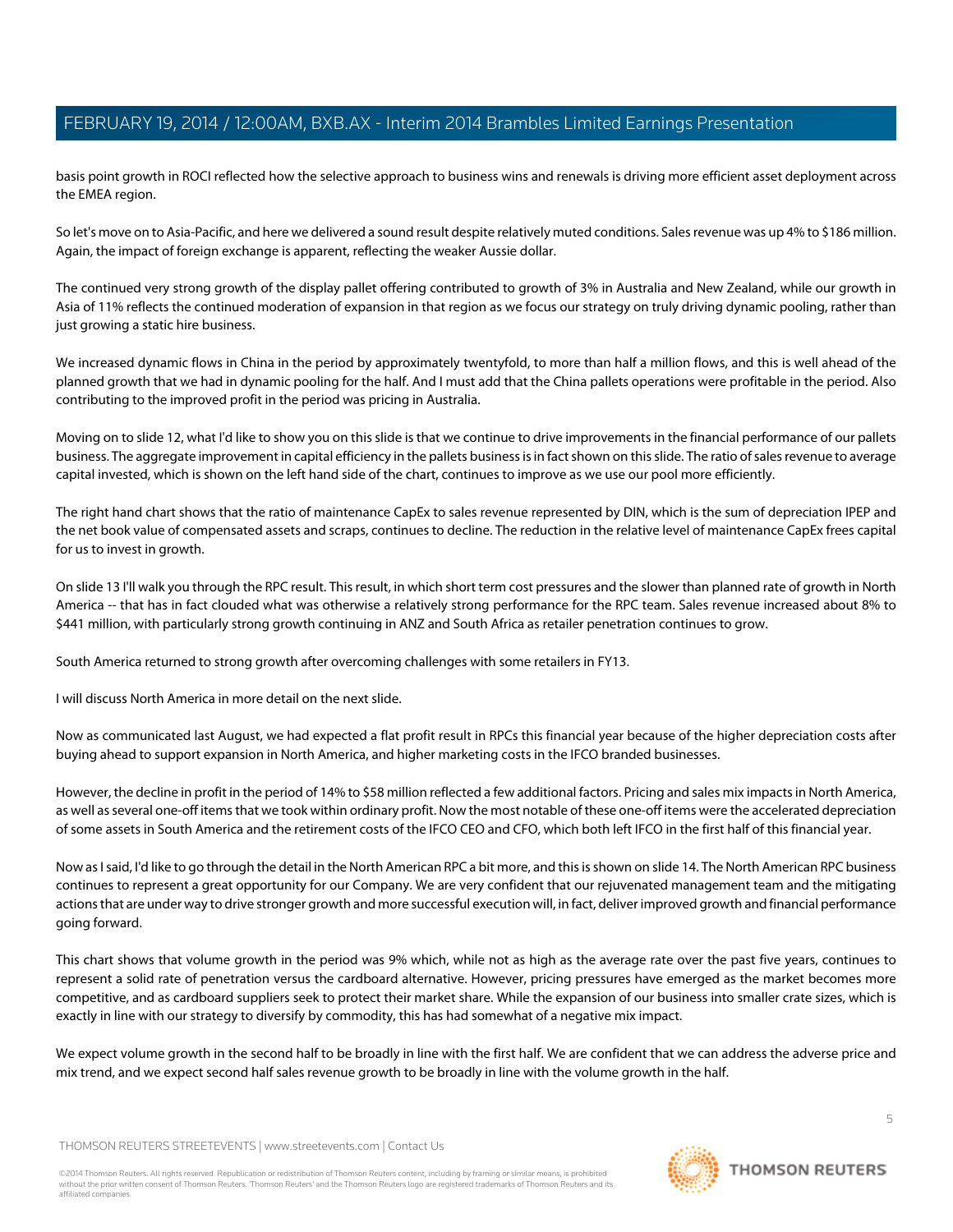I will now finally touch on the containers business before handing over to Zlatko.

Sales revenue of \$186 million in the containers business represents an improvement of 37%, or 13% if you excluded the impact of the Pallecon acquisition. Encouragingly, there was a return to organic growth in all other business units, which was more than adequate to offset the impact of the ongoing decline of the Australian automotive sector, which all of you would be well familiar with.

The growth enabled us to leverage indirect costs more effectively within this business unit, and drove a very strong increase in profit to \$18 million, and this represented growth of 137%. There was also, as you can see, a very positive aggregate effect on return on capital.

<span id="page-5-0"></span>So with that, it's my pleasure to hand it over to Zlatko to walk you through a bit more detail.

#### **Zlatko Todorcevski** - Brambles Limited - CFO

Thanks very much, Tom. If I start with my first slide, slide 16. The key points I'd like to touch on this morning are the strength of our first half profit in the context of the cost headwinds we're facing, the progress we're making in line with many of our key initiatives -- not least, capital efficiency, cash flow performance, and the confirmation this morning that we are targeting at least \$100 million of overhead reduction over the period FY15 to FY19 -- and finally, the ongoing strength of our balance sheet.

I'll begin by reviewing our 11% increase in group operating profit in more detail. The detail reconciliations per business unit are available in the appendices to the presentation. We can of course answer any questions on those.

Tom has covered the key drivers of the \$79 million increase from improved volume, price, and mix, the major contributors being the continued improved performance in the USA and western Europe pallets businesses. There was also a \$6 million contribution from the Pallecon acquisition.

The key point I'd like to make is that our ability to generate such consistently strong growth from multiple sources and the improving organic pricing and sales mix conditions in our biggest pallets businesses has enabled us to more than offset cost headwinds in the half. However, as our outlook for slower second half growths suggest, we need to do more.

We delivered \$13 million of benefit under the operating efficiencies and IFCO integration synergies program in the pallets business, predominantly from plant network optimisation. However, this was insufficient on its own to offset the direct cost increases. The direct cost impact of \$44 million was a result largely of a \$27 million increase in Pallets Americas, and a \$9 million increase in RPCs.

Tom has touched on some of this, but the key driver has been the higher repair, transport, and asset recovery cost in CHEP USA, reflecting our commitment to pallet quality, and improved asset utilisation. This is supporting higher return on capital invested, as I'll come to shortly on the next couple of slides.

The majority of the increase in RPCs was the higher depreciation charge of \$5 million. Other cost growth during the period was minimal in aggregate and largely reflected the issues in the RPCs business that Tom has already discussed. However, the general trend for overhead increases needs to be reversed as I'll discuss shortly.

On slide 18, this slide shows a trend in direct costs in our pallets business, which as you can see from the black line on each of the line charts, has ticked up slightly on aggregate in the half, in particular in the area of plant costs in the USA.

However, there are two key points I wish to make. We are committed to continuing to invest in pallet quality and asset efficiency. In addition to pursuing operational efficiencies, we need to pursue step change in overheads.

The ongoing investment in asset management is creating a direct benefit in terms of capital efficiency, as the next slide shows. The return on capital improvement in pallets continues, and for FY14 will improve further as we increase efficiency. We are committed to the objective communicated at the investor day in December, to achieve 20% return on capital at the Group level by FY19.

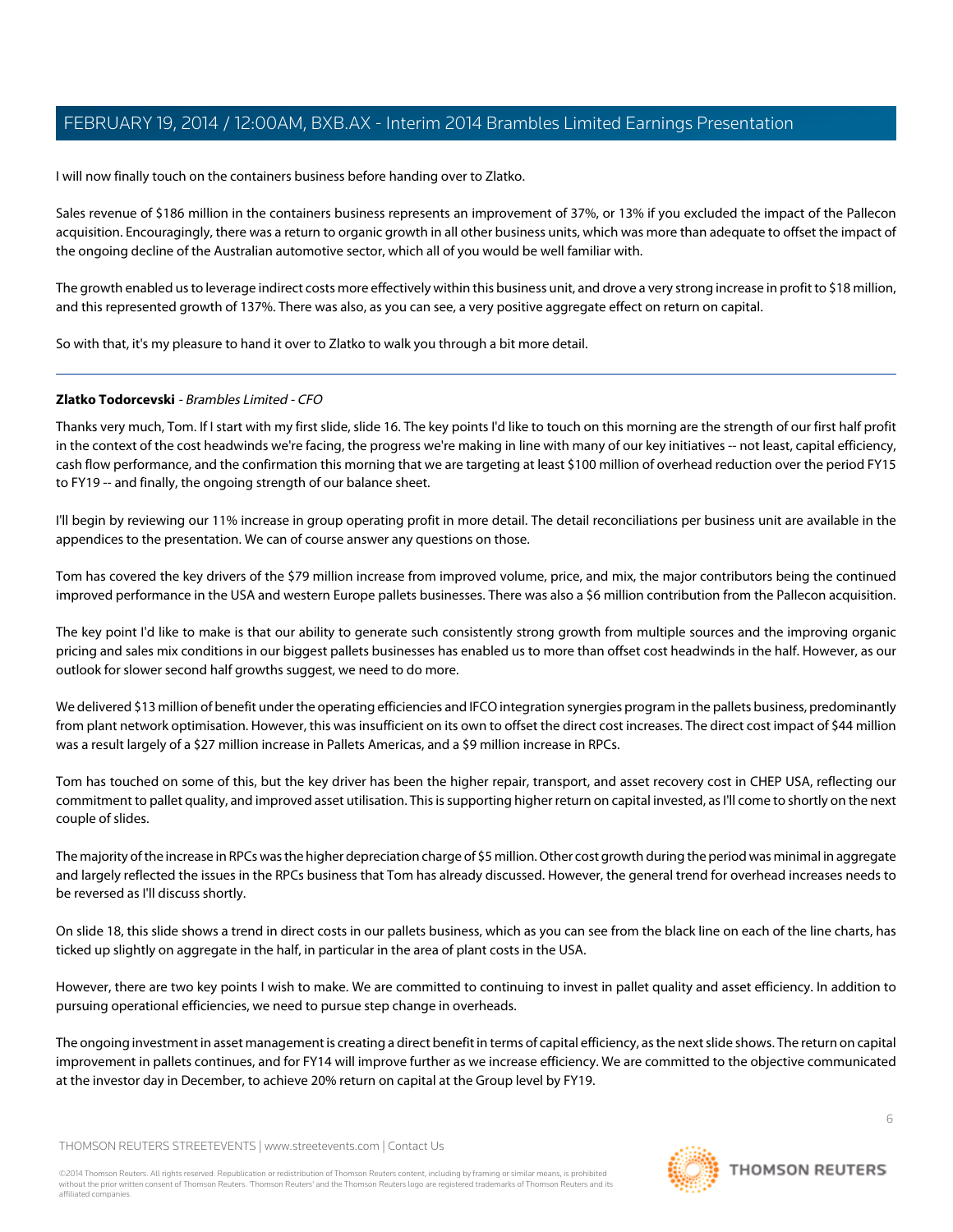A number of the challenges in the RPCs business are short-term, and even after the profit decline in the first half return on capital invested remained at 19% when adjusting for the impacts of intangibles. The improvement in containers reflects the timing of the Pallecon acquisition last year and the profit improvement in the containers business more generally.

Like RPCs, after adjusting for intangibles, the rate of return in the containers business is 19%. Group return on capital, excluding intangibles, is about 22%, as shown by the larger yellow circle to the top-right of the chart.

The acquisitions we have made since FY09 have been essential to diversifying our risk. We diversified that risk while opening substantial growth channels at comparable rates of incremental return and investing as necessary to ensure our business is sustainable. The overheads program I'll now discuss in more detail will help us build on that.

We are committed to reducing overheads by \$100 million from their levels today. In addition, there will be opportunity to partly mitigate future planned increases while continuing to support our growth aspirations and our asset efficiency initiatives.

We are planning to deliver the program over the five year period to FY19. There will be three core areas of focus -- leveraging our global scale more efficiently to achieve savings in indirect procurement, reducing complexity by enhancing the use of technology in our transactions with customers, and generating internal efficiencies from leveraging our scale and global best practices.

Detailed planning will be part of our FY15 budget process. We will provide more detail about the phasing of delivery at our full year results in August, including any CapEx or other expense that we expect to incur to deliver the program. Important to note that a smaller share of savings will be anticipated in FY15, but early wins are available. Savings generated in this program will support return on capital improvement and investment elsewhere in the business.

I'll next make some comments on cash flow. I won't take you through the cash flow statement line by line. The highlight is the solid \$81 million increase in cash flow from operations.

This improvement reflected improved EBITDA as well as target working capital management in the pallets and RPCs operations in Europe. Free cash flow was impacted by discontinued operations, reflecting recall transaction costs, as well as increases in recalls working capital and CapEx in the period.

Appendix 7 to this presentation shows our key balance sheet ratios. Net debt was down \$322 million over the six months to 31 December 2013. This reflected net demerger proceeds of \$501 million offset by impacts from the acquisition of total control of Recall Singapore, a negative foreign exchange translation, and the negative free cash flow after dividends of \$16 million.

Excluding significant items and discontinued operations, free cash flow after dividends was positive \$27 million, up \$106 million in the prior year. I'll now hand you back to Tom to close out today's presentation.

#### **Tom Gorman** - Brambles Limited - CEO

Well thank you very much Zlatko. So we expect FY14 constant currencies sales revenues growth to be approximately 7% this year. Our underlying profit guidance is unchanged at between \$930 million and \$965 million, and again that is at 30 June 2013 foreign exchange rates.

We are confident we will deliver profits in this range. That's notwithstanding the relatively tentative state of recovery in our key markets, the ongoing cost headwinds that we're facing, and the potential impact of ongoing severe weather in the northern hemisphere that we've experienced since the start of this calendar year. As we have stated previously, growth will be slower in the second half than it was in the first, largely because of the timing of the Pallecon acquisition and the strong rollover benefit from net new business wins we enjoyed in the first half.

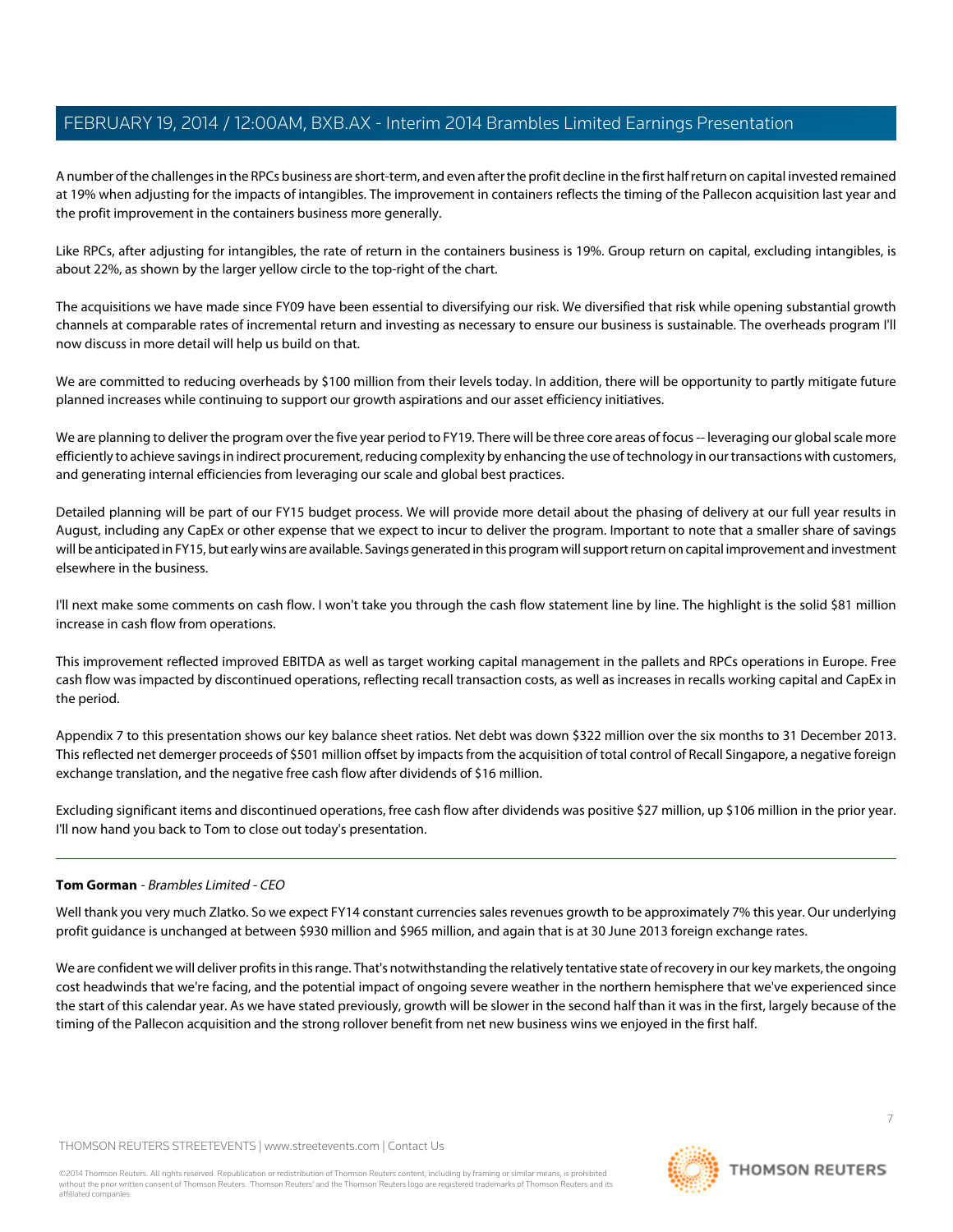Now post the completion of the Recall demerger, we are also now able to provide guidance for interest and tax. We expect net finance cost to be about \$110 million and again that is at 30 June 2013 foreign exchange rates. We expect an effective underlying tax rate after financing costs of approximately 29%.

We expect to declare a final dividend of at least AUD0.135. Again this is in line with the commentary that we provided in the Recall demerger scheme book presented last year.

All our guidance is of course subject to the usual disclaimer, and this disclaimer is included in the appendices of this presentation. I'd like to thank you very much for your time this morning. We believe as a team and as a company we have delivered a strong result for the period and we are on track to deliver our guidance for the full financial year.

We are committed to the growth strategies and the efficiency initiatives that are in fact driving our performance. We are also committed to improving our cost base so that we can continue to innovate for our customers whilst strengthening our cost competitiveness globally.

Now we expect to provide a lot more detail on the phasing of the overheads reduction and the mitigation program in August of this year. It's our pleasure now to take any questions you may have, thank you very much.

## <span id="page-7-0"></span>**QUESTIONS AND ANSWERS**

**James Hall** - Brambles Limited - Senior Director, IR & Corporate Affairs

Thank you Tom. This is James Hall from Brambles Investor Relations speaking. The first question on the line comes from Simon Mitchell at UBS.

#### <span id="page-7-1"></span>**Tom Gorman** - Brambles Limited - CEO

Morning Simon, how are you?

#### **Simon Mitchell** - UBS - Analyst

Just a first question around the \$100 million in savings that you've targeted. Can we just clarify off what base of overhead cost that is and also if you can just confirm that that is included within the target view presented in December, so that is the 20% return target?

#### **Zlatko Todorcevski** - Brambles Limited - CFO

Yeah sure Simon. It's Zlatko Todorcevski. Simon, the \$100 million is off the base of overheads we have today which is broadly \$800 million. As we said at the investor market briefing in December we haven't assumed any benefit from the reduction in overheads in the return on capital targets we shared then.

#### **Simon Mitchell** - UBS - Analyst

Right okay. Just secondly on the guidance, Tom if we take the mid-point of your guidance for this year, so say 6% growth in profit, and the 10% you reported in the first half implies around 2% in the second half. Is that how you view underlying conditions in the market at the moment for you or is there something unusual in that second half which is deflating your go forward growth rate?

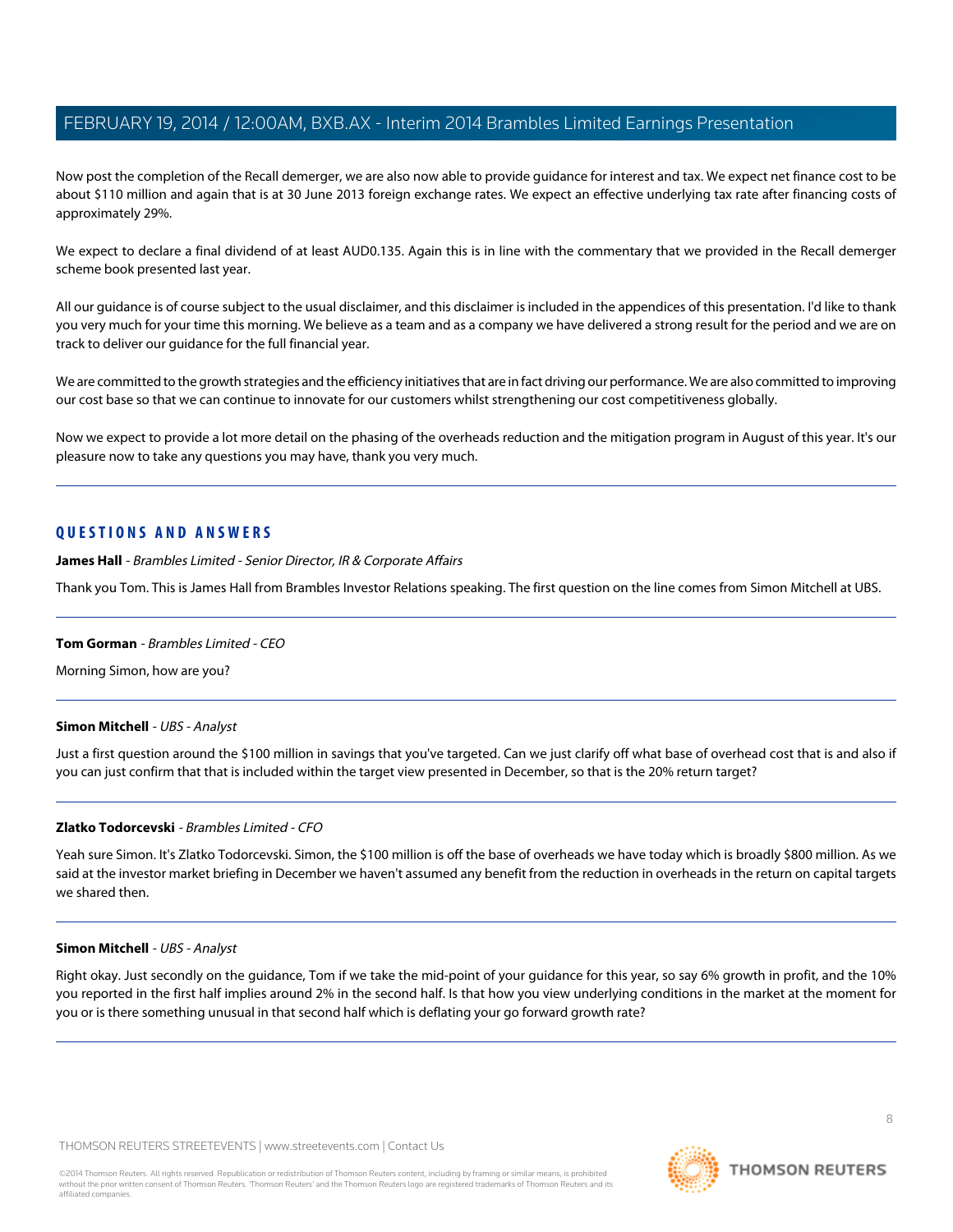#### **Tom Gorman** - Brambles Limited - CEO

Yeah, I think, look you know Simon, we look at growth a number of different ways. We look at it on the year-on-year basis. We look on a half-to-half basis. There are some -- there were some anomalies in the second half of last year.

There's some real strength in the second half of last year that's not going to repeat itself, you know, the net new wins that we on boarded in the second half which we got the rollover benefit in the first half. Obviously the comp is much more favourable for us in the first half vis-a-vis Pallecon so I think you have to recognize that.

I think there's another small issue here in terms of now ex-Recall. There are -- there's a small amount of money in the first half of our billing to Recall and that goes away in the second half. Now it's not a huge number but it does go to overheads that don't get allocated to that business which now have to be spread across the broader business.

Also I think the other thing that we did indicate is that we're absolutely committed to our operating efficiencies of \$100 million but we're coming up a little bit short this year and that's having an adverse impact on the second half itself.

#### **Simon Mitchell** - UBS - Analyst

Sure, okay. Just lastly on the RPCs business, it just looks like in North America the turn rate is much lower than the Group average, and particularly lower than Europe. I think it's about three times versus five times for Europe. Is that something which you think is right, or is it more that you've purchased RPCs ahead of actual demand and that should improve over time?

#### **Tom Gorman** - Brambles Limited - CEO

Yeah, I mean I think there's -- you're correct on both -- on all the points you've made. Fundamentally at steady state the US RPC business will have turn rates that are some -- that are a bit lower than the European business. If the European business can deliver close to a six turn we don't expect that we'll be seeing that level of asset efficiency in the US. It has to do with distances travelled, it has to do with sort of the fundamental business dynamics between growers and retailers.

So we don't anticipate getting to where the European business is. But having said that we want to be significantly better from where we are today.

What's impacting us today is the program that we initiated last year which was really to make sure that we were well-positioned to support the customer growth. Remember last year we delivered 19% growth in the North American business, but we did buy ahead.

So in essence you have some idle assets in the US. The team is working very hard to put those to work and our CapEx this year versus last year is appropriately down in North America. But fundamentally we will be improving our turns in the US but they will not get to the same levels that we experience in Europe.

#### **Simon Mitchell** - UBS - Analyst

Okay, thank you.

#### **James Hall** - Brambles Limited - Senior Director, IR & Corporate Affairs

Thank you Simon. Our next question comes from Anthony Moulder from Citi.

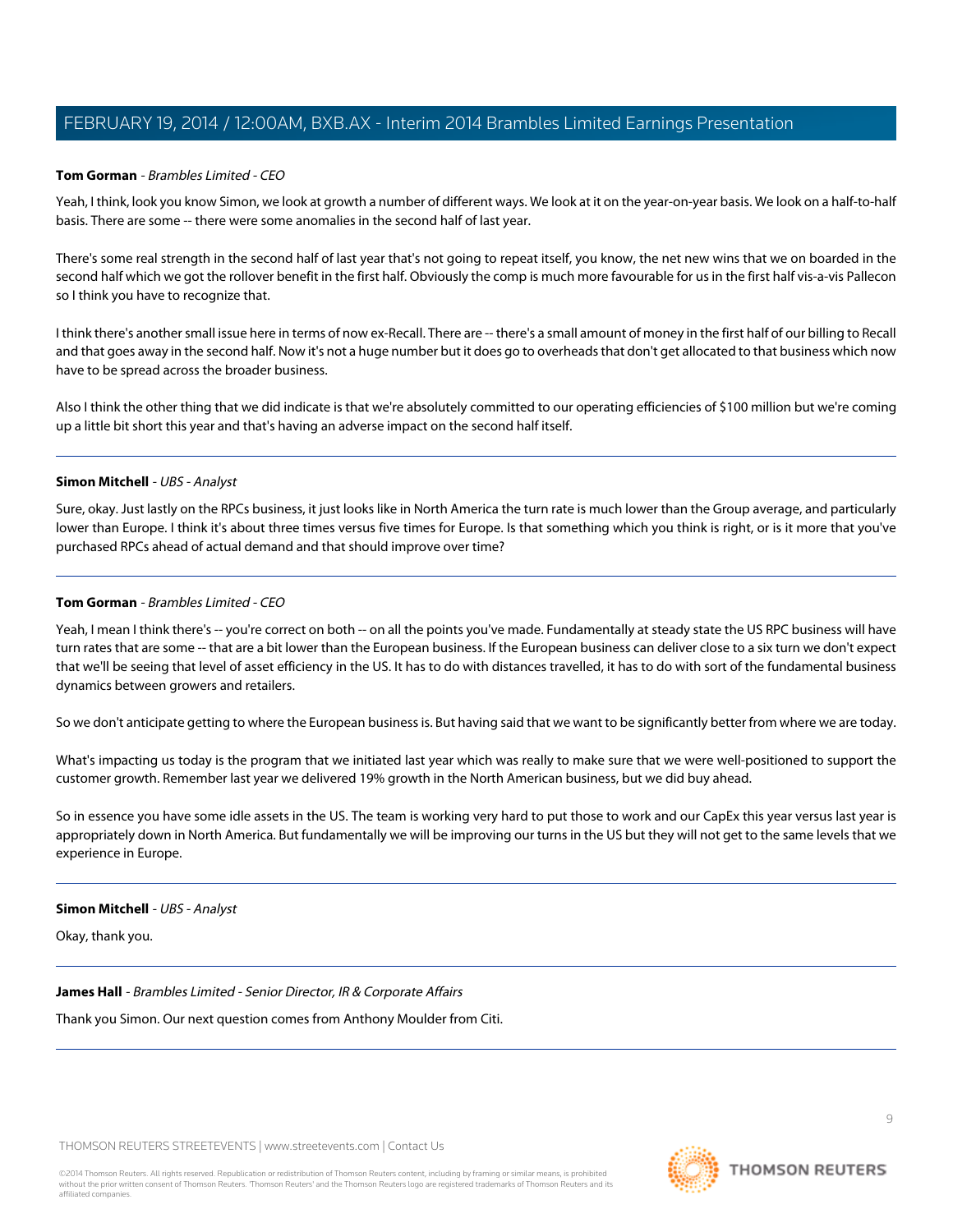#### <span id="page-9-0"></span>**Anthony Moulder** - Citigroup - Analyst

Good morning all. A few questions if I could. Just following on from one of Simon's on RPCs if I look at the growth rates your reported in the first quarter around 11% and they seem to have slowed to around 5% in the second quarter.

That goes to, I guess, some of the issues you talked to as far as the conversion rate. But is that -- have you accelerated that conversion rate or have you see some aversion by customers to take it up as they start to see increased volumes?

#### **Tom Gorman** - Brambles Limited - CEO

No I think you're accurate in terms of quarter over quarter but the growth rates are accelerating since that point and -- look I think that what's happening in the US, if you look at how the business has progressed, the big lumpy growth has come as we've added new retailers. So if you look at from Wal-Mart to Kroger to Safeway to Loblaw's, those are big lumpy amounts of growth that you get. The work that then comes after you have the retailer is further penetrating across a wider produce set within those retailers. That's really what the team is working on.

So we have a plan by retailer, by produce type, and then of course, by crate size for us, what that means in terms of our growth opportunity. So we plan to see broadly speaking total second half growth broadly in line with the 9% or 10% growth that you've seen in the first half.

But we will -- we do believe we can mitigate some of the adverse mix effect so the revenue growth will be a bit stronger in the second half. But in total it'll be about the same so a little bit stronger than you saw in the second quarter.

#### **Anthony Moulder** - Citigroup - Analyst

Alright perfect. Just following on from some of the comments you make around the economic conditions, modest, tentative, typically you're fairly conservative on calling some improvement in economic conditions unless they're -- you've seen them on a more sustainable basis. Can you comment as to what you are seeing on a sustainable basis and what are the key markets that seem more so than others?

#### **Tom Gorman** - Brambles Limited - CEO

Yeah, I mean, look, we -- I'll read from -- well it's not yours -- but I'll read from one of the reports this morning. It says it's been a while since BXB has made positive comments on the economic backdrop in key countries.

So I think that you guys know us pretty well. We try not to try to get out ahead of ourselves at all as a company. The fact of the matter is we are seeing some improvement.

Now, we did see some improvement in the fourth quarter, Anthony, in both obviously the US market and a number of European markets. The challenge that we have, if you just understand, is that -- and we're not trying to give you a weather report -- but the weather conditions, particularly in the North American market, in the beginning of this calendar year, so throughout January and into February, they're clearly temporary impacts, but they have impacted business flows and they have impacted the movement of product and produce across the country. So that's the only thing that gives us a little bit of caution in our statements today.

I think in general recoveries can be fragile. I think we're on the front-end of that recovery and most of the external information is positive and we are seeing some of that. I think we're just remaining cautious as it's really only a couple of months that we've seen that level of improvement.

#### **Anthony Moulder** - Citigroup - Analyst

Understood, thank you.

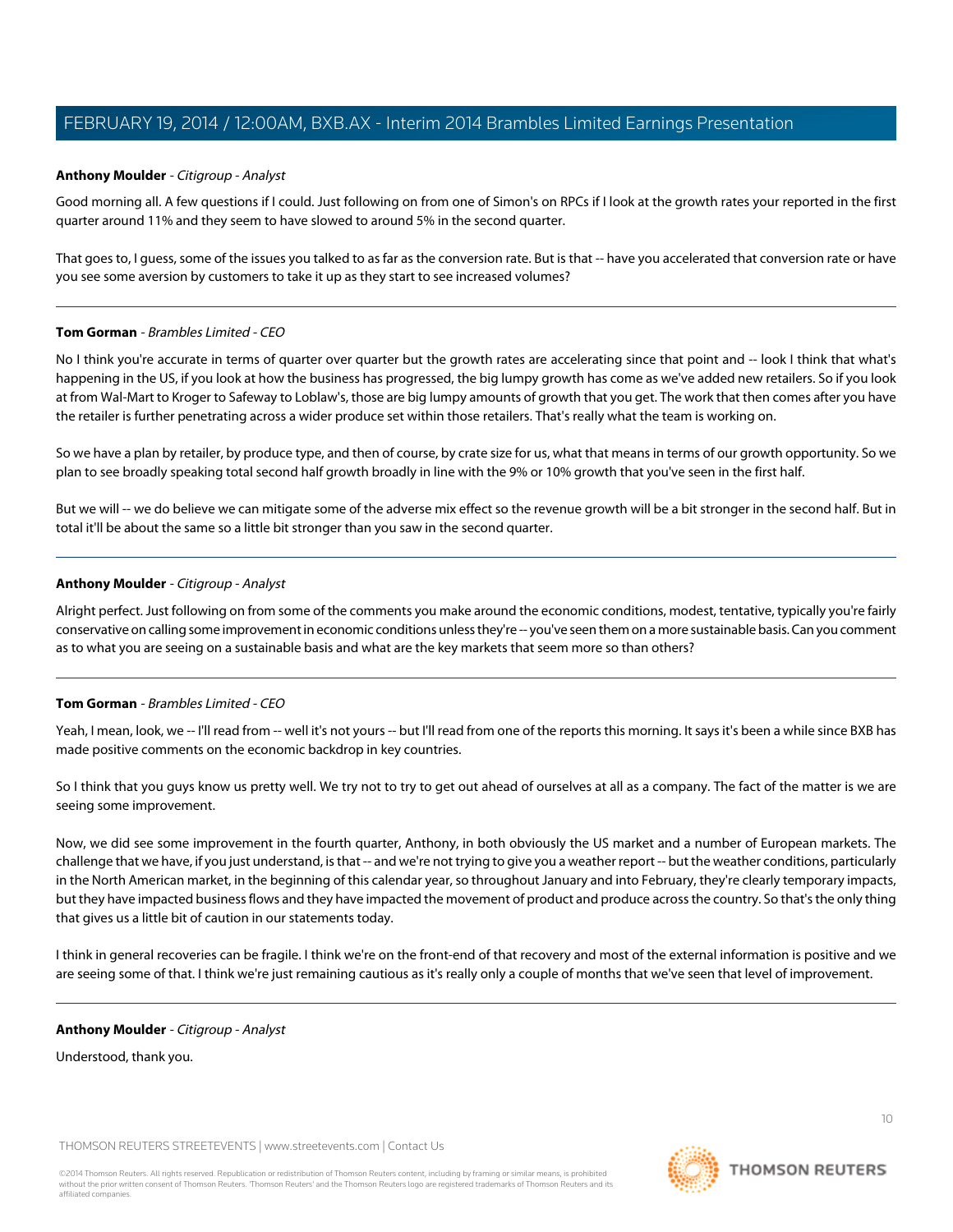#### **James Hall** - Brambles Limited - Senior Director, IR & Corporate Affairs

Thanks Anthony. The next question comes from Matt Spence from Merrill Lynch.

#### <span id="page-10-0"></span>**Matt Spence** - Merrill Lynch - Analyst

Hi Tom. I think that was mine, so I hope it's accurate. Just a couple of questions on Europe. You mentioned that you're giving up some business in Europe. What's the competitive dynamic? Who are you giving that business up to and is it a rational pricing?

Then just secondly, Germany, very strong and I think that's probably two halves of really strong Germany. Is there more to go there or are you pretty much penetrated on the retailer advocacy side?

#### **Tom Gorman** - Brambles Limited - CEO

So I'll take your second question first if that's okay. We're quite pleased with the performance in Germany and we think that there's continued opportunity for us in Germany. We have been working for a long time with a number of retailers in the German market and as we progress we think that not only gives us an opportunity to grow the business with that particular retailer, but it also leads us to other opportunities across the German market. So the 12% number was very strong in the half, but we still see Germany as in a way for us the standout of the European market excluding CEE obviously which is much stronger growth.

In terms of the competitive dynamic you've asked a number of questions. Our strategy is not to pursue business that's value destructive, in simple terms. I think that the team that runs both our European -- runs all of our businesses -- they're quite capable businessmen and women and what we're trying to do is to get the balance right here.

Our inventories are in a very good position across the pallets business and all of our markets. Our focus has been to increase value. So if we have opportunities either on the renewal front or a net new win position, and we cannot get the economics to be value accretive for us, we're not in a position where we have idle assets and therefore would pursue those opportunities as we may have in the past.

We've managed our business quite well. What you can see now is that the business that we are winning and the growth that we are achieving is in fact value accretive. That's going to continue to be our focus in our well-established pallet markets.

#### **Matt Spence** - Merrill Lynch - Analyst

Thanks, and just one more. Just bullet point for me the mitigating issues that you can implement in RPCs. You said right at the start that that's what you can do. You've talked a fair bit on RPCs but just bullet point for me what can you really do in RPCs to improve that over the next six to twelve months?

#### **Tom Gorman** - Brambles Limited - CEO

Look, I think there's some fundamental things. The guys that built the RPC business in the US did a heck of a job. We had a \$200 million business there that started from zero, so they built that business quite well. But as I indicated to Anthony, the business was really built on the strength of adding retailers.

Now in essence the work ahead, there's still more retailers that can come on the program for sure, but it's really now extending incremental lanes into each of those retailers. For us that's a couple of things in terms of the mitigants, really understanding our cost to serve in each one of those segments is very important to us, and even how we go to market. Our focus has been very much on the retailer and we are starting to shift that

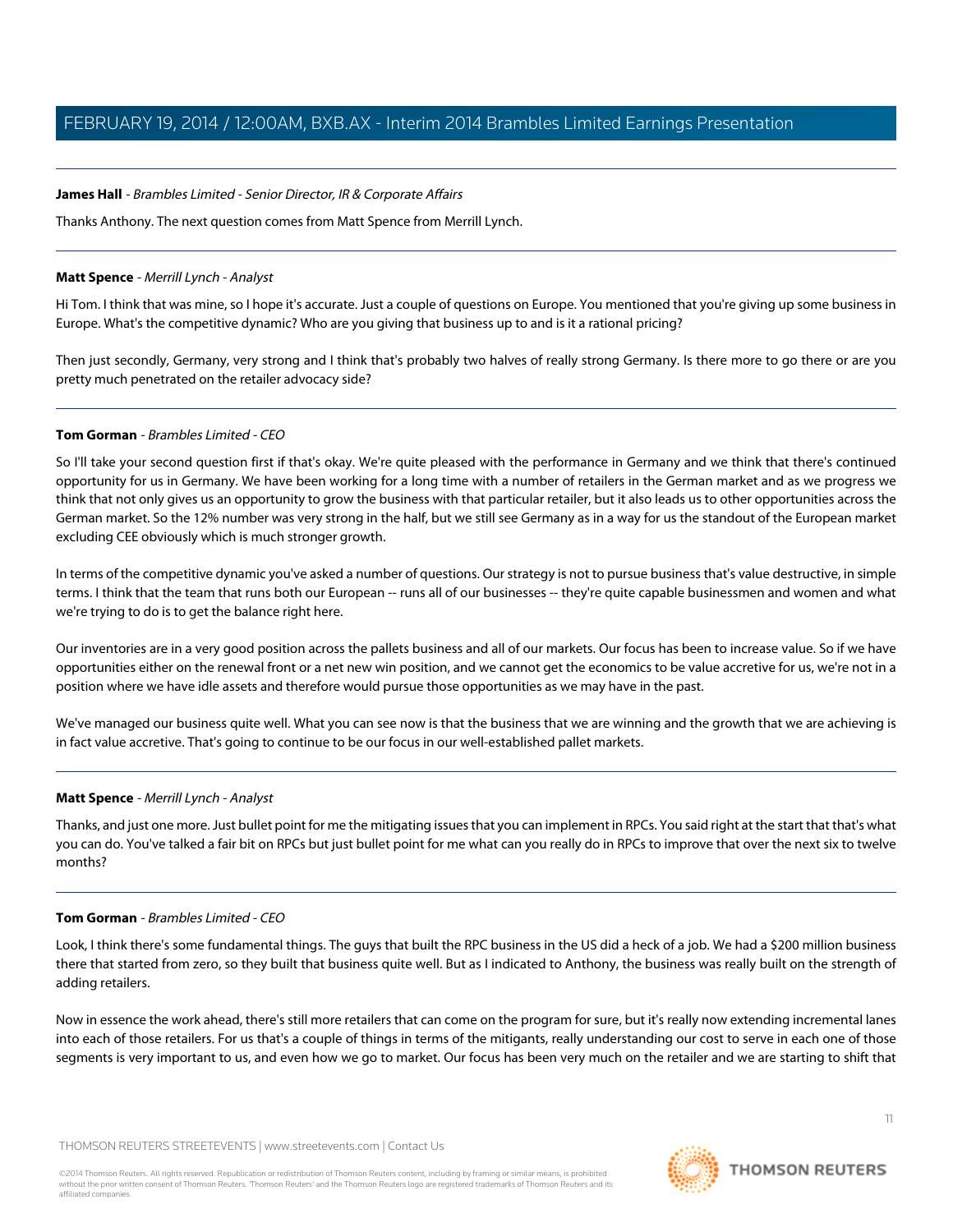focus a bit to really building competency within each one of the produce verticals and then aligning much more with the grower community and how we can drive growth there going forward.

So they seem like subtle and nuanced changes from a distance, but they really go to the core of the way we're organised in the North American market. There's no question that there's an enormous amount of untapped potential.

We just want to make sure that we're organised and positioned correctly with the right knowledge to pursue that business profitably. And that's the changes that are underway and Wolfgang obviously as the president of the business unit, and Dan Walsh as the president of the North American business, is obviously pushing aggressively in that direction.

#### **Matt Spence** - Merrill Lynch - Analyst

Thanks Tom.

#### **James Hall** - Brambles Limited - Senior Director, IR & Corporate Affairs

<span id="page-11-0"></span>Thank you Matt. Our next question comes from Cameron McDonald from Deutsche Bank. Cameron, please go ahead.

#### **Cameron McDonald** - Deutsche Bank - Analyst

Yeah hi guys.

#### **Tom Gorman** - Brambles Limited - CEO

Hi Cam.

#### **Cameron McDonald** - Deutsche Bank - Analyst

Just wanted to try and get -- I suppose circle back on some of the questions around growth and just get a little more granularity if we can around where you are actually seeing the growth. I mean given that in December at the investor market briefing you were pretty reluctant to highlight that you were seeing anything at that stage.

You've also given an interview in the paper more recently saying that you weren't seeing a lot in the US and now you're openly sort of talking about early stages, but you know there is a significant change in the tone. And then noting that you've got, you know, net new wins I think you were saying of only \$6 million in the Americans and yet you've seen actual revenue growth in North America of 6%.

So just trying to see where you're seeing that growth, given -- and particularly also I think -- Walmart actually ended up downgrading more recently as well.

#### **Zlatko Todorcevski** - Brambles Limited - CFO

Why don't I take the organic growth one and Tom can talk about net new business in particular in the US? Look, I think we have been tentative to date to talk about what we're seeing organically because as Tom said it has been a little bit patchy. But there has been now a quarter or two where we have seen reasonably consistent albeit still fairly neutered organic improvements in most of these particularly Western economies.

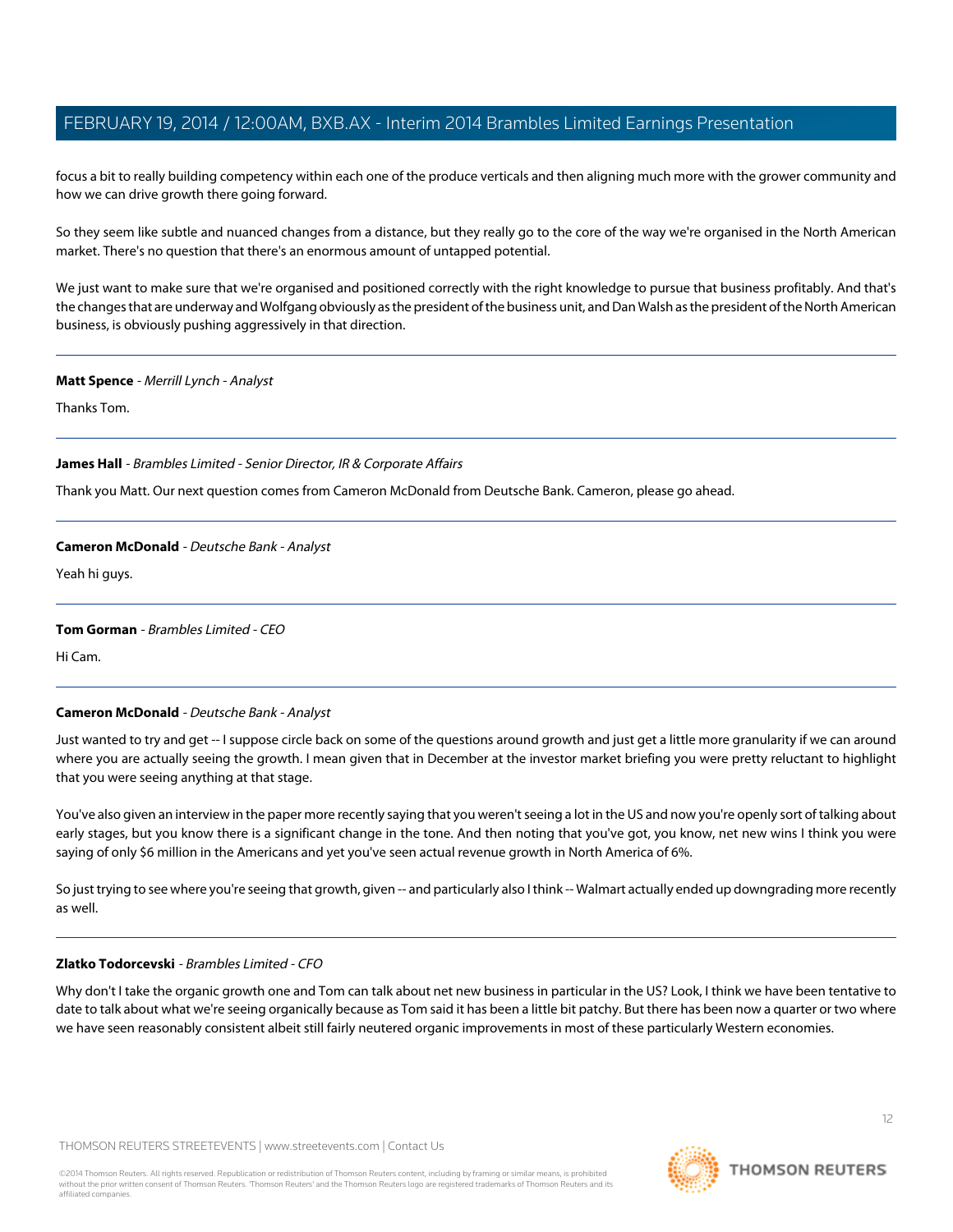But we've generally spoken about 1% to 2% organic growth in the US, something of that order in western Europe, and a similar kind of experience in Australia and New Zealand. We continue to see that but I think we've now seen a pattern over a couple of quarters where it has consistently been of that magnitude.

The one difference is probably in western Europe. This is the first quarter in probably the last three where we have seen positive growth, despite the fact, as Tom mentioned that Iberia continues to be a negative. We have seen improved conditions for our business in those western European economies. So I think that's starting to give us the confidence to talk about improving conditions, although we're still anxious to see it be a little bit more robust than it is at the moment.

#### **Tom Gorman** - Brambles Limited - CEO

Look, the only other thing I would add which we've talked about in the past is that in an improving organic environment it's not as big as oftentimes you guys would like to see but there also is a bit more positive pricing environment as well. You're getting both the kicker of pricing and organic.

In terms of the net new wins I think I'd just go back to my commentary in North America. The gross amount of wins were actually -- was quite substantial in the period. I do think that we're talking about the total group and one of the issues there to just keep an eye on is what was happening in the IFCO PMS business. So the US postal business was in fact a negative -- a drain on that net new play.

The other thing is that the rollover is very strong in the half so we continue to view that there's plenty of growth opportunity for us in the US. You guys know what we're doing in terms of new initiatives with display pallets. All that stuff is underway. So there are many positive opportunities in the US but we can in fact be a bit more selective now. Many of the issues we've had over the last several years in terms of inventory balances and our pallet balances are well and truly in very good nick at the moment.

#### **Cameron McDonald** - Deutsche Bank - Analyst

Okay, thanks guys.

<span id="page-12-0"></span>**James Hall** - Brambles Limited - Senior Director, IR & Corporate Affairs

Thanks Cameron. Next up is Andrew Gibson from Goldman Sachs. Hi Andrew.

#### **Andrew Gibson** - Goldman Sachs - Analyst

Hi guys. Just to follow-up on pricing. It sounds like you've been having some success there and in particularly in the US where I suspect you probably had some adverse mix as you commit new users to white wood. But you've previously guided to around 1% per annum price increase. Are you still holding to that or are you doing a bit better at the moment?

#### **Tom Gorman** - Brambles Limited - CEO

Yeah look, I mean we've always said sort of 1% to 2%. Typically we would guide you to the bottom end of that range. I think we're closer -- and if you look at the Americas -- I'd say we're closer to the top end of that range. So I think that is a positive and I think that's just something for us to build on.

The European pricing environment isn't quite as robust as the US. Some of that is -- we do have indexing in Europe and some of that becomes a commercial issue as we continue to battle competitive forces there. But the US is tracking closer to the 2%.



13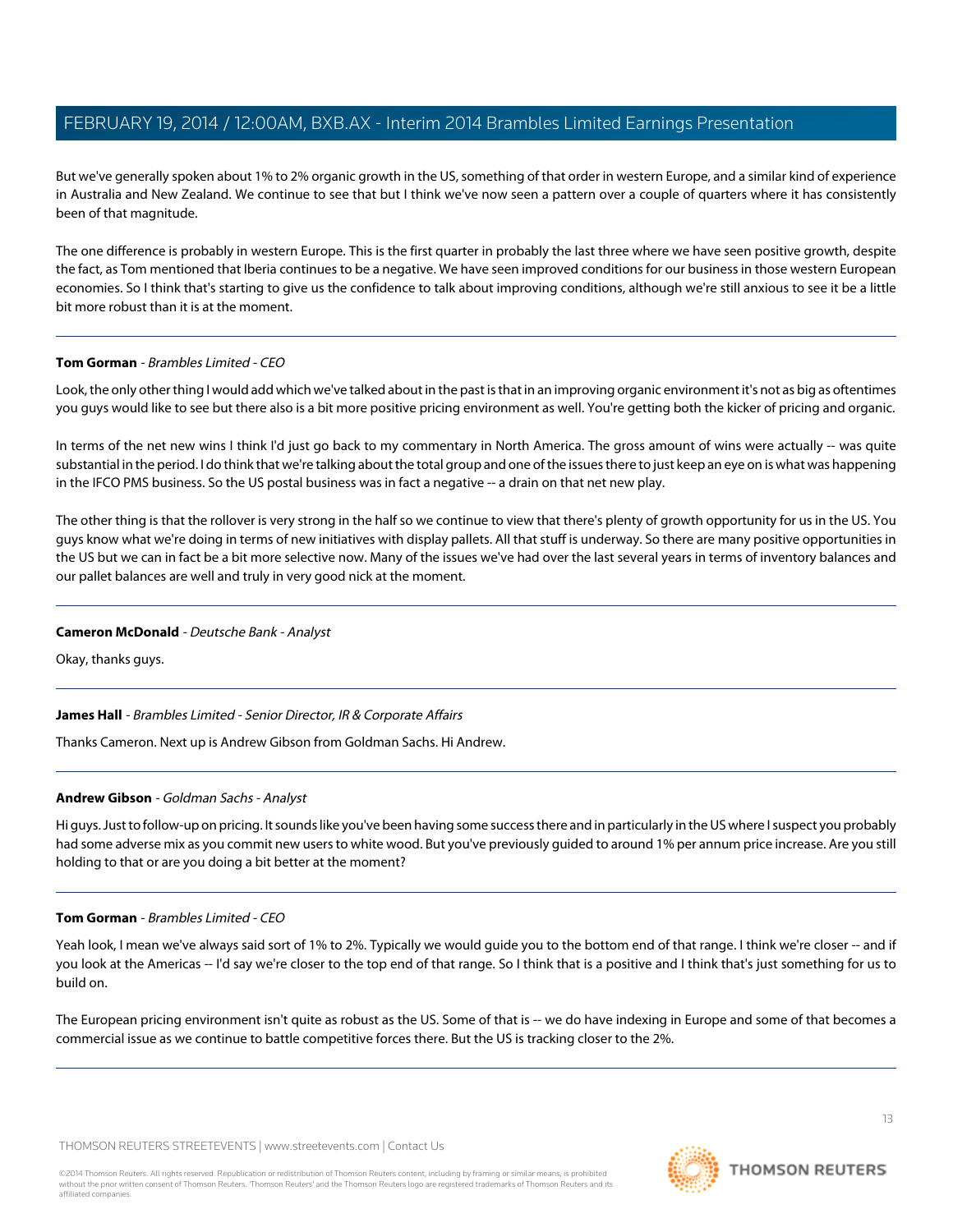#### **Andrew Gibson** - Goldman Sachs - Analyst

Thanks.

#### **James Hall** - Brambles Limited - Senior Director, IR & Corporate Affairs

<span id="page-13-0"></span>Final question listed at the moment is from Scott Ryall at CLSA. Thank you Scott.

#### **Scott Ryall** - CLSA - Analyst

Thank you. Two questions if I may. Tom and Zlatko, maybe if you can look back a year and think about what conditions were like at the start of 2013, have you changed your thoughts in terms of capital allocation on -- just purely on emerging markets? Which emerging markets look more interesting for the next 12 months maybe relative to 12 months ago?

#### **Tom Gorman** - Brambles Limited - CEO

That's an interesting question but we talk about that quite a bit and we get that question a lot from outside analysts. We really haven't. I think the reason for us is that our play in emerging markets is not a GDP-driven play.

So the growth that we're getting is not based on organic growth. Really what it is, is continuing to convert one way disposable solutions to a pool solution, whether it's in the IBC space or the pallet space or the RPC space. So it really is not tied to the underlying economic performance in those countries.

So when people talk about China slowed a bit or India slowed a bit or Brazil and all of the BRICS, they are not running at the same rate, our business continues to improve because we're extending the pooled service as opposed to one way disposable solutions. As I look at our penetration in the emerging markets I think that's going be the case for some period of time.

I mean even in Poland. I mean we delivered very strong growth in Poland, and we've been achieving strong double digit growth in that country now for a number of years. It's because our penetration as a pooler is still relatively low, and that gives us great opportunities to convert one way disposable solutions.

#### **Scott Ryall** - CLSA - Analyst

Yes. So that was exactly my question, was -- maybe I'll ask it a bit more bluntly. Are there any changes in penetration opportunities that you observe in your emerging markets now, versus 12 months ago? Have any markets accelerated? Have any decelerated? Have any surprised in terms of quick speed of change of utilisation of pooled services?

#### **Tom Gorman** - Brambles Limited - CEO

Yeah. Look, I don't think this is a big change because we had identified this a while ago. Our approach in China has been focused on delivering dynamic flows. So we have been very open about reducing the growth of just putting pallets up there for static hire, but that really hasn't changed. Now, I will say though that with the better than expected performance in the first half, that could lead to an additional allocation of assets to China in the second half. But I don't think that it would be material in terms of our total business that you would really pick it up as a trend differential.

CEE continues to be strong, but we expected that coming into the year. Latin America is slightly ahead of our plans, but only slightly. We did have a robust expectation for them. We think there's a little bit more upside from them in the second half of the year. So I'd like to tell you something different, but it is turning out the way we had anticipated it, sort of 8 or 12 months ago.



 $14$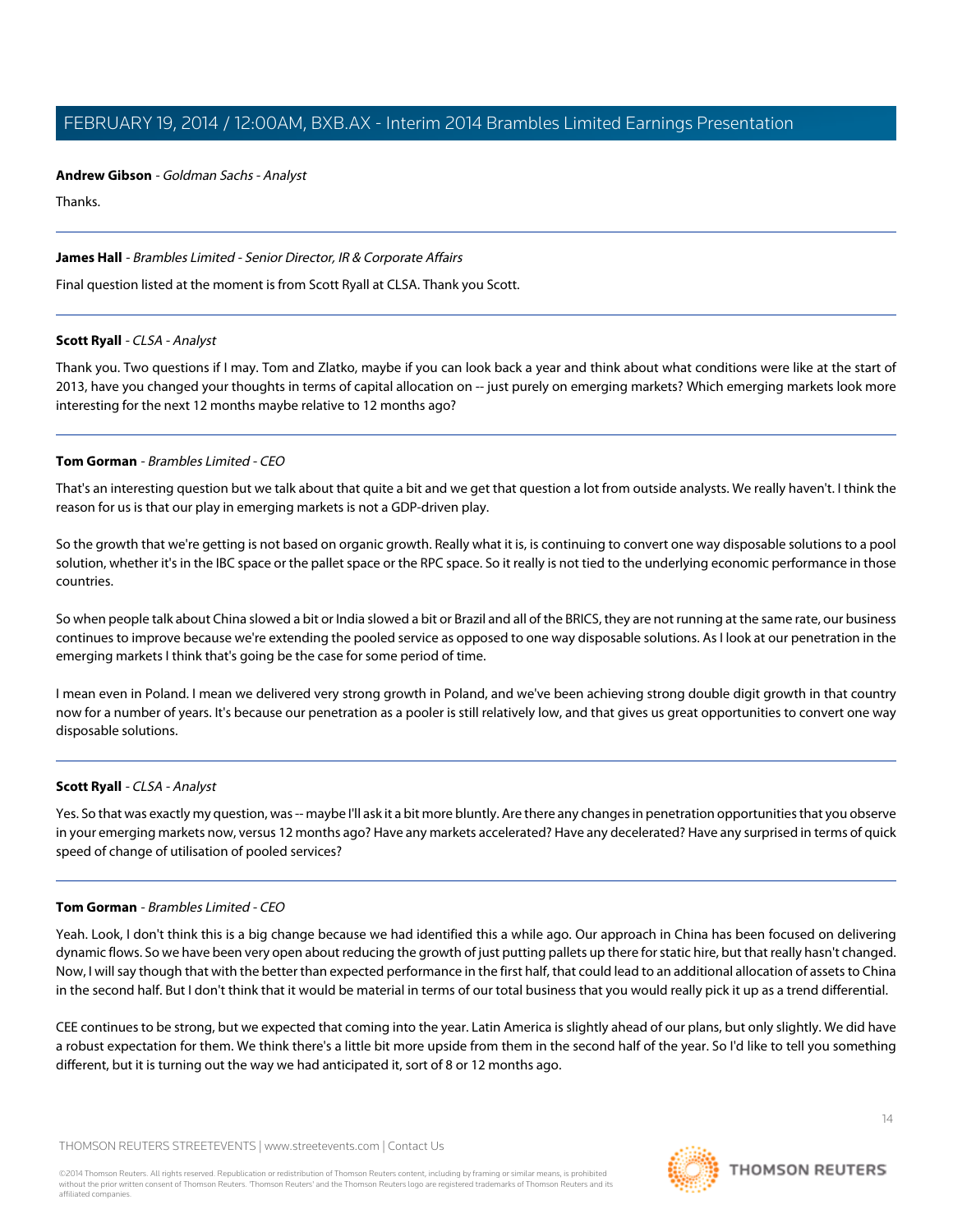### **Scott Ryall** - CLSA - Analyst

That's fine. That's a perfectly acceptable answer. Then I just want a bit more granularity, I guess, in terms of the western European comment. Obviously, the constant currency numbers you give on Iberia, France, UK -- which are the big three in western Europe for you guys. How much - the pallets EMEA business is a pretty stellar margin increase. How much of the margin increase is to do with those big scale markets actually looking a bit better -- particularly the UK and France -- and how much is it to do with the other things that you've spoken about?

#### **Tom Gorman** - Brambles Limited - CEO

Well, look, I'll just give you a little bit of a sense. I mean middle-eastern Africa -- that business, for us, is really a South African business, as I think you know. That business is extremely well run. We have very high levels of customer satisfaction, and we continue to grow that business. As we've indicated in the RPC segment, they're also getting great growth out of their RPC business, so South African total -- whether it be in the pallets business or the RPC business -- continues to remain very positive. I will have to say that they're also working very collaboratively with the Containers group and now focusing on intercontinental flows out of South Africa into western Europe, particularly to support Automotive.

So there's a lot of good stuff going on in South Africa, but take that aside and look at what's happening across the rest of Europe and -- look, broadly speaking, I would say it's a pretty good story for us. In the UK and Ireland -- is still the vast majority of the region. It's over 27% of the region, and we didn't -- as we said, we got sort of 1% growth there. So when you take the weighted average of that, that holds the region back, but the rest of the region has really stepped up. When you look at the growth we're getting in Germany, when you look at the growth we're getting in the Benelux, when you look at the growth that we're getting across Europe -- not including even CEE -- I mean the middle European group, as we said, grew at 8% of the business, and that in itself is about a quarter.

So one quarter's growing at one, one quarter's growing at eight -- and I'll let you do the math -- and then the rest of it is really powered by CEE and the middle-east African markets. So I think we have really good portfolio business there. You can't throw a blanket over them entirely and say each one is dealing with the same opportunities and challenges, but what I can tell you is that portfolio in total is in pretty good nick, and the decisions we're making on new business wins or renewals is with a keen focus on return on capital and efficient asset utilisation, without losing focus on the power of our network, and that's going to continue in this market.

#### **Scott Ryall** - CLSA - Analyst

Okay. That's all I had. Thank you.

#### <span id="page-14-0"></span>**James Hall** - Brambles Limited - Senior Director, IR & Corporate Affairs

Thanks, Scott. We have a couple of more questions now. The next is from Paul Ryan at Evans and Partners. Hi, Paul.

#### **Paul Ryan** - Evans and Partners - Analyst

Morning, James. Morning, guys. Just in the US pallets, how do we think about a couple of the growth and issues? You called out new products, so display or half pallets, and also new verticals. Any update on progress there, and over what time frame could they make a contribution to what sounds like a pretty good environment for organic and pricing growth in full size pallets?

#### **Tom Gorman** - Brambles Limited - CEO

We have nothing really to disclose to you today, Paul, other than what we have talked about, really, back in the investor market briefing, which was just a couple of months ago. So the things we identified then we're in execution mode on now. We do want to pursue new verticals, and I think

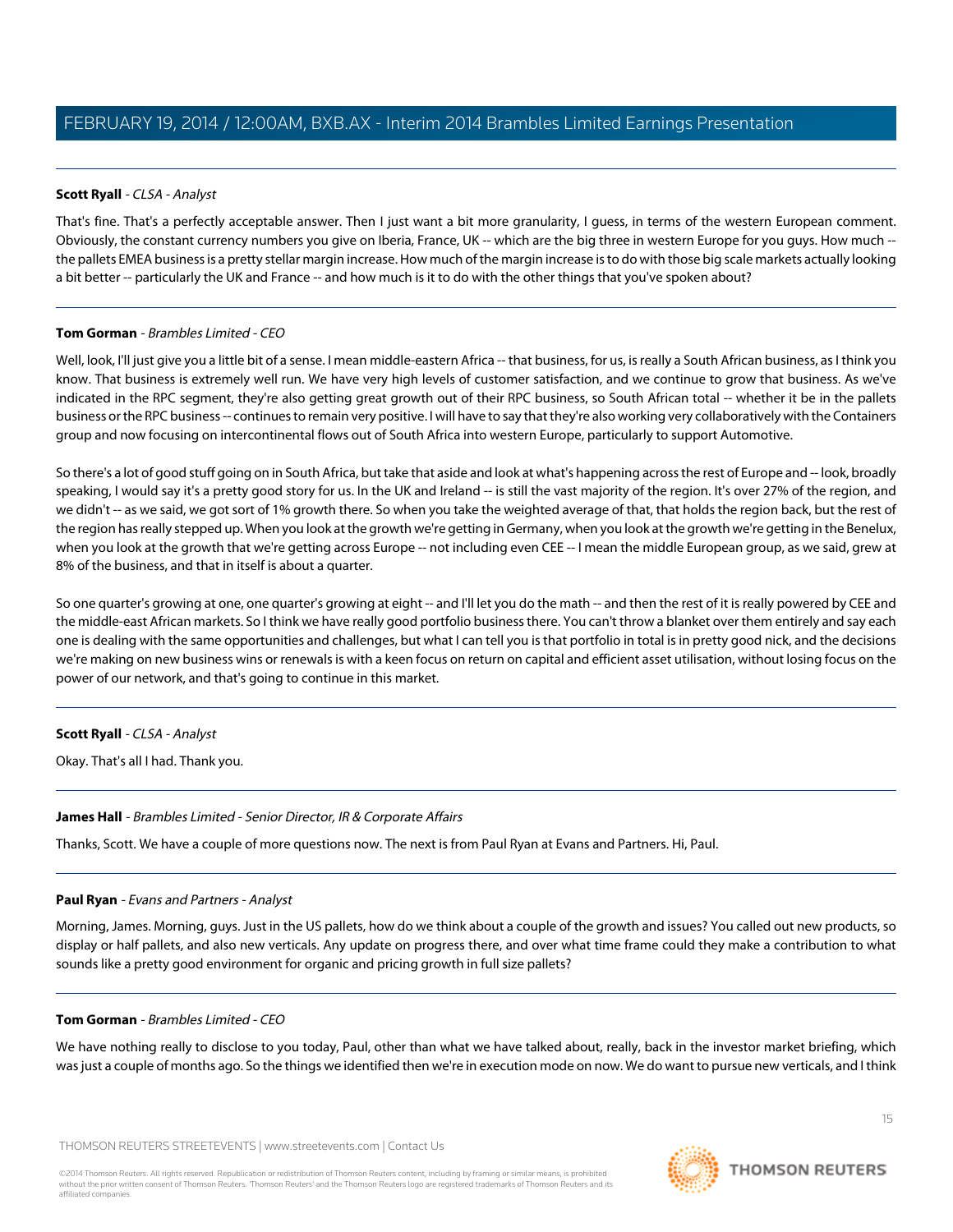the team went through all of that in the investor briefing. We've identified where we're working on, and Kim and her team in the Americas are clearly focused on that.

The roll-out of display pallets is under way, but it's small at the moment. I mean you have to step back and realise that the 4840 pallet -- I don't know -- we do 250 million, 270 million issues a year in the US. To fundamentally shift the mix of that is going to take some time, but I can absolutely tell you the team is driving that. As we look at new verticals, those new verticals are going to be on a 4840 platform, so you're not going to see diversification in terms of platform, but you will see it in terms of the customer base. Really, it's been three months since we spoke to the market. There's not much new to say, other than the team is aggressively executing across those initiatives.

#### **Paul Ryan** - Evans and Partners - Analyst

Thank you.

#### **James Hall** - Brambles Limited - Senior Director, IR & Corporate Affairs

<span id="page-15-0"></span>Thanks, Paul. (Operator instructions). We do have a question from Scott Kelly at Morgan Stanley. Please go ahead, Scott.

#### **Scott Kelly** - Morgan Stanley - Analyst

Good morning. Just a quick question regarding acquisitions, specifically in the great businesses of Containers and RPCs. Just wondering if there is -- that is still a priority for you, that you're comfortable with the state of the balance sheet in terms of being able to fund those, and whether there's anything on the horizon.

#### **Tom Gorman** - Brambles Limited - CEO

Look, I'll just make a comment, I think, that everyone can obviously -- obviously knows. Look, our balance sheet is strong, and that does allow us an amount of fire power to attack opportunities, both organic and acquisitive. I think you saw the Pallecon acquisition, for example -- I think it was \$188 million in total. We were able to execute on that quite quickly. It's been integrated brilliantly into our Company, and it's now delivering the value that we expected it to deliver.

I think if you look over the last four years we have shown an ability as a company to make good acquisitions and to integrate them relatively successfully, and they become part of the fabric of the Brambles pooling businesses. We've done that with large acquisitions -- a la IFCO -- and much smaller acquisitions -- and I'd probably pick CAPS as the example in the US. That business is now twice as large as when we bought it, and it's begun, really, to be the platform for our IBC growth in the North American continent.

So I think we've shown that ability, but we've also shown ability, I think, to be disciplined, and it has to fit with what we want to do strategically. It has to make economic sense. We have to understand how we can drive value to the business. That's going to remain unchanged. So we continue to look at opportunities, as I'm sure you would expect. We walk away from a lot more than we actually execute on, and I think we have the right filter in front of us.

I'm a very fortunate CEO, and I think, as a business, we're quite fortunate. We have a strong balance sheet, so if an opportunity presents itself we're in a position to take advantage of that, but only if it makes strategic sense and we can see long term value for our shareholders.

#### **Scott Kelly** - Morgan Stanley - Analyst

Okay. Thank you.

THOMSON REUTERS STREETEVENTS | [www.streetevents.com](http://www.streetevents.com) | [Contact Us](http://www010.streetevents.com/contact.asp)